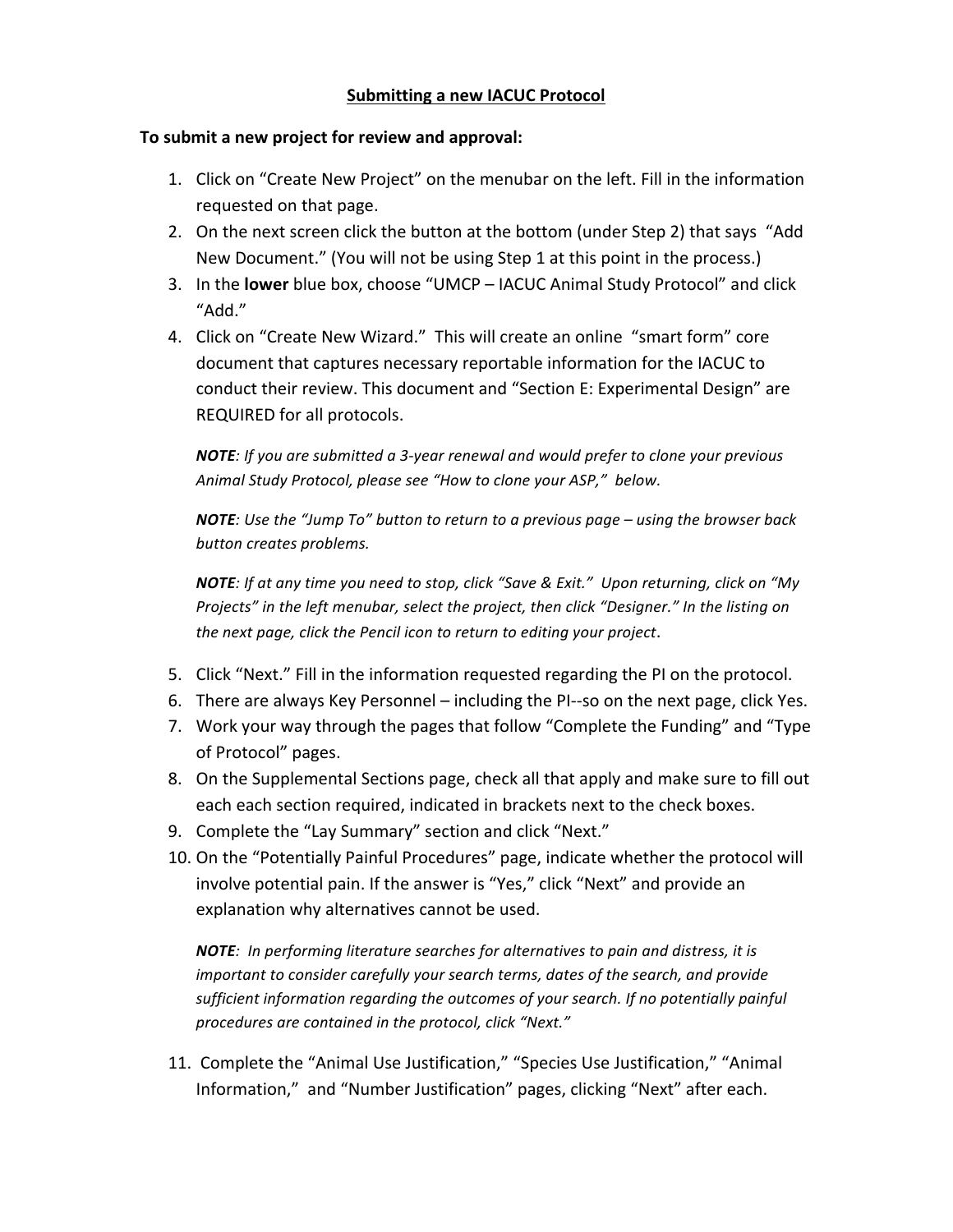12. Complete the "Animal Housing and Procedure Locations" page.

**NOTE:** All animal housing facilities must be approved by the Attending Veterinarian and Facility Management staff prior to housing animals. Click "Next."

13. Complete the "Conditions Requiring Exceptions" page. In this section, indicate whether the protocol contains exceptions from the Guide for the Care and Use of *Laboratory Animals*. 

**NOTE**: If any of these exceptions are included in the protocol, you MUST complete "Section M: Exemptions from Animal Welfare Standards." Click Next.

- 14. Complete the "Euthanasia and/or Disposition" and "Disposition of Live Animals" sections, clicking "Next" after each.
- 15. Read the Principal Investigator Agreement and click "Next."
- 16. The second to last screen in the protocol form states the various signatures you will need in order to complete the submission and to confirm that you will uphold the assurances described at the end of the core protocol form (aka "cover sheet"). You will do this last, just prior to submitting your completed protocol package. (See below) For now, click "Next."

**REMINDER**: If you are using hazardous agents (and are required to submit "Section F: Hazardous Agents"), you must obtain approval for your protocol through DES/IBC first and upload your IBC approval letter to your IACUC submittal.

## Attaching supplemental section forms to your protocol package

Once you have reached "Form Complete," you have finished the "smart form" portion of the protocol submission process. Now you need to complete all of the additional documentation that is associated with specific aspects of your protocol. 

REQUIRED:

- a. Section E
- b. Personal Qualifications Form(s) for all Key Personnel
- c. PI/Animal User training documentation for all Key Personnel
- d. Occupational Health enrollment letter for all Key Personnel ONLY WHERE APPLICABLE:
- e. Sections F-N
- f. IBC approval and registration number (if hazardous agents are used)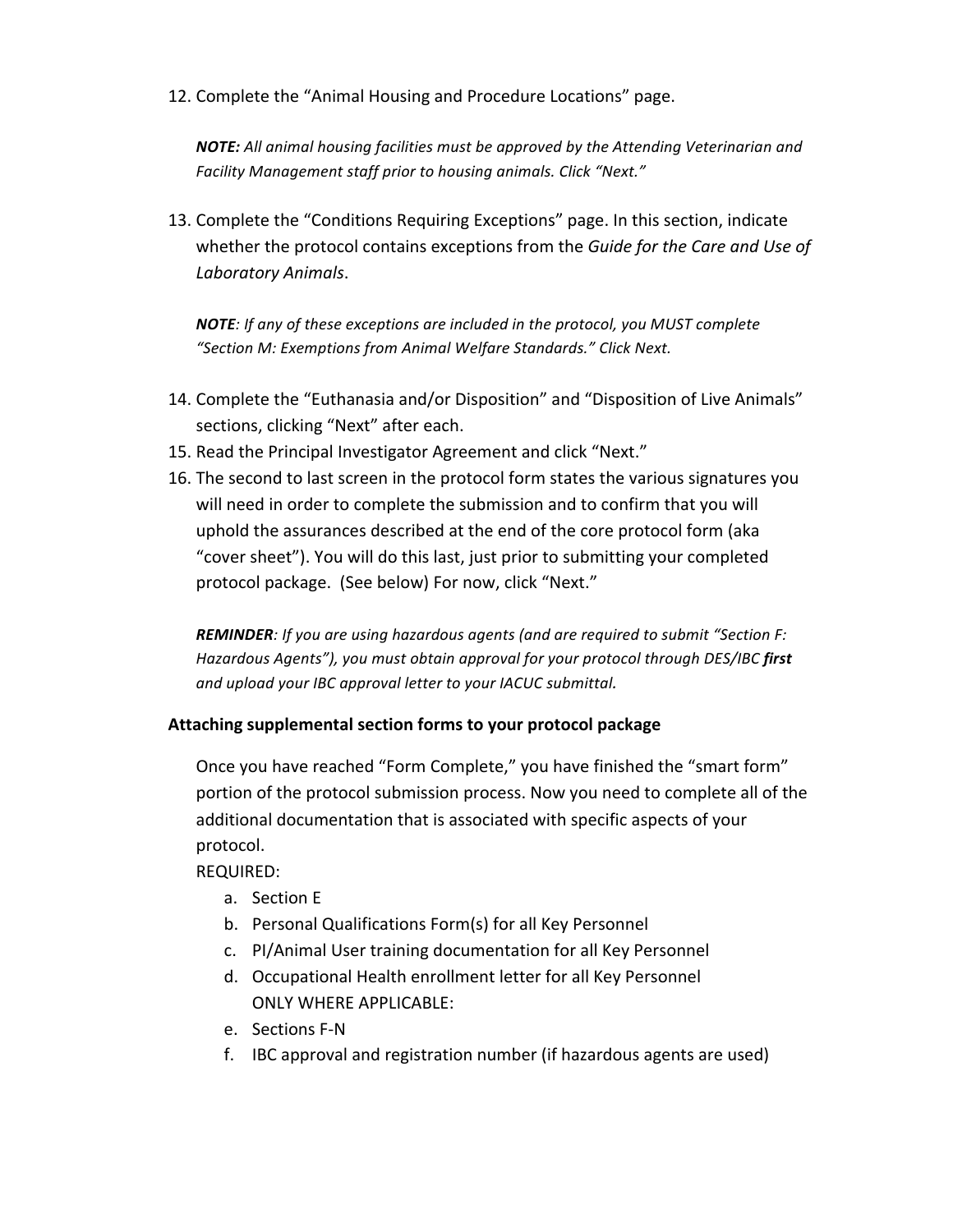**NOTE:** Additional forms required for your submission are listed at the bottom of your *Animal Study Protocol form.* 

- 17. To obtain copies of each form you need to submit, click on "Forms and Templates" under "Other Tools" in the left menubar Then, be sure to set the pull-down menu at the top to "University of Maryland College Park (UMCP) IACUC, Documents for Researchers."
- 18. You will see a listing of the various forms available. These forms are not "smart forms" - you will need to download and fill out the appropriate forms, then reupload them. You will not necessarily need every form, - use only the forms that are listed at the bottom of your protocol form (these are listed automatically, based on the checkboxes you mark). After downloading all the forms you need, click "My Projects" in the left menubar and return to your current project.

**NOTE**: Any time you want to view your protocol/documents, go the menubar on the left and click on "My Projects" then click on the project title you are interested in. Once you have selected the protocol, you must then click on "Designer." In Designer mode, you can *then* examine your documents (paper icon), edit them (pencil icon), or delete them (red X *icon*).

- 19. Using the downloaded templates, complete the necessary forms in your word processing program. Please fill out each form *completely*. Please resave the file **with the original file name** (e.g., "Section E Experimental Design"). Keeping the file name the same helps the system present the IACUC staff with the most recent version of the file, if you make any subsequent changes.
- 20. When ready, click Designer to return to the Designer page and click the "Add New Document" button.
- 21. Under Document type, Select "Other." You may enter a description of the document if desired.
- 22. Because you are uploading the Word/PDF forms you have filled out, you will next need to select File: "Choose" then select the title of the file you wish to upload. Click "Attach" to upload the document to the package. Repeat for all necessary forms.

**Signing your submission**